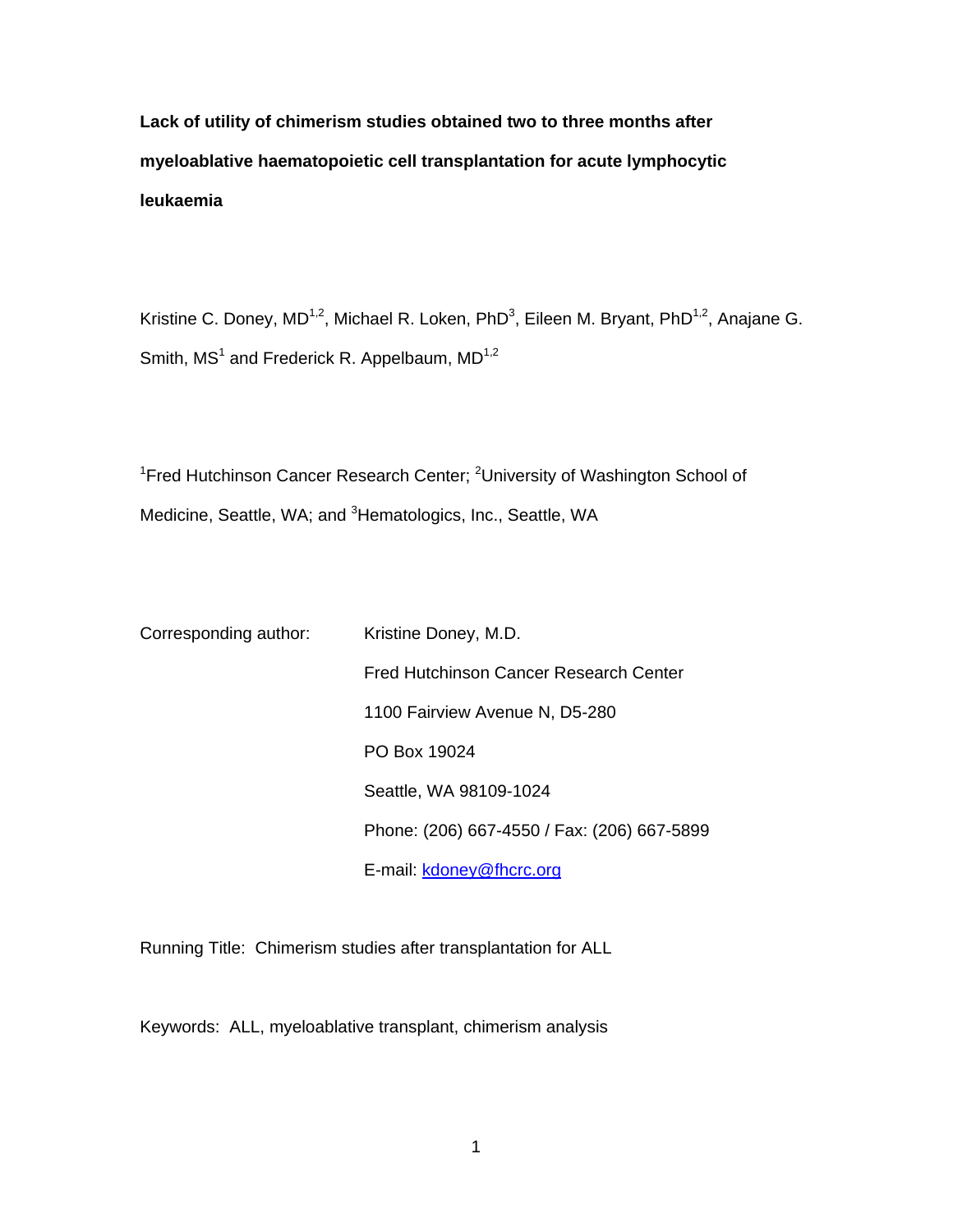#### **Abstract**

Lineage specific chimerism studies are commonly obtained at several time points after nonmyeloablative haematopoietic cell transplantation to assess the tempo and degree of engraftment, and to monitor graft rejection. For patients who receive myeloablative transplants, the value of frequent chimerism analyses using sensitive molecular techniques is less certain. In this study, a retrospective analysis was performed to assess the transplant outcome of 89 adult patients with acute lymphocytic leukaemia who had chimerism studies of unfractionated bone marrow cells or peripheral blood subsets performed approximately 80 days after transplantation. These patients received unmanipulated, myeloablative transplants using either HLA-identical or HLAmismatched, related or unrelated donor stem cells. Incomplete donor engraftment was present only in the CD3<sup>+</sup> peripheral blood T-cells in a small percentage of patients. There was no correlation of mixed chimerism with transplant outcome. Routine "Day 80" chimerism studies in this group of patients who receive intensive, myeloablative conditioning regimens are not recommended.

#### **Introduction**

In nonmyeloablative haematopoietic cell transplantation (HCT), chimerism studies are routinely recommended to assess donor engraftment and to detect early signs of graft rejection.<sup>1,2</sup> The role of serial chimerism studies, especially leukocyte subset studies, using sensitive molecular markers to monitor recipients of myeloablative HCT is less well defined. A retrospective analysis of adult patients with acute lymphocytic leukaemia (ALL) who received myeloablative transplants at a single centre, using either related or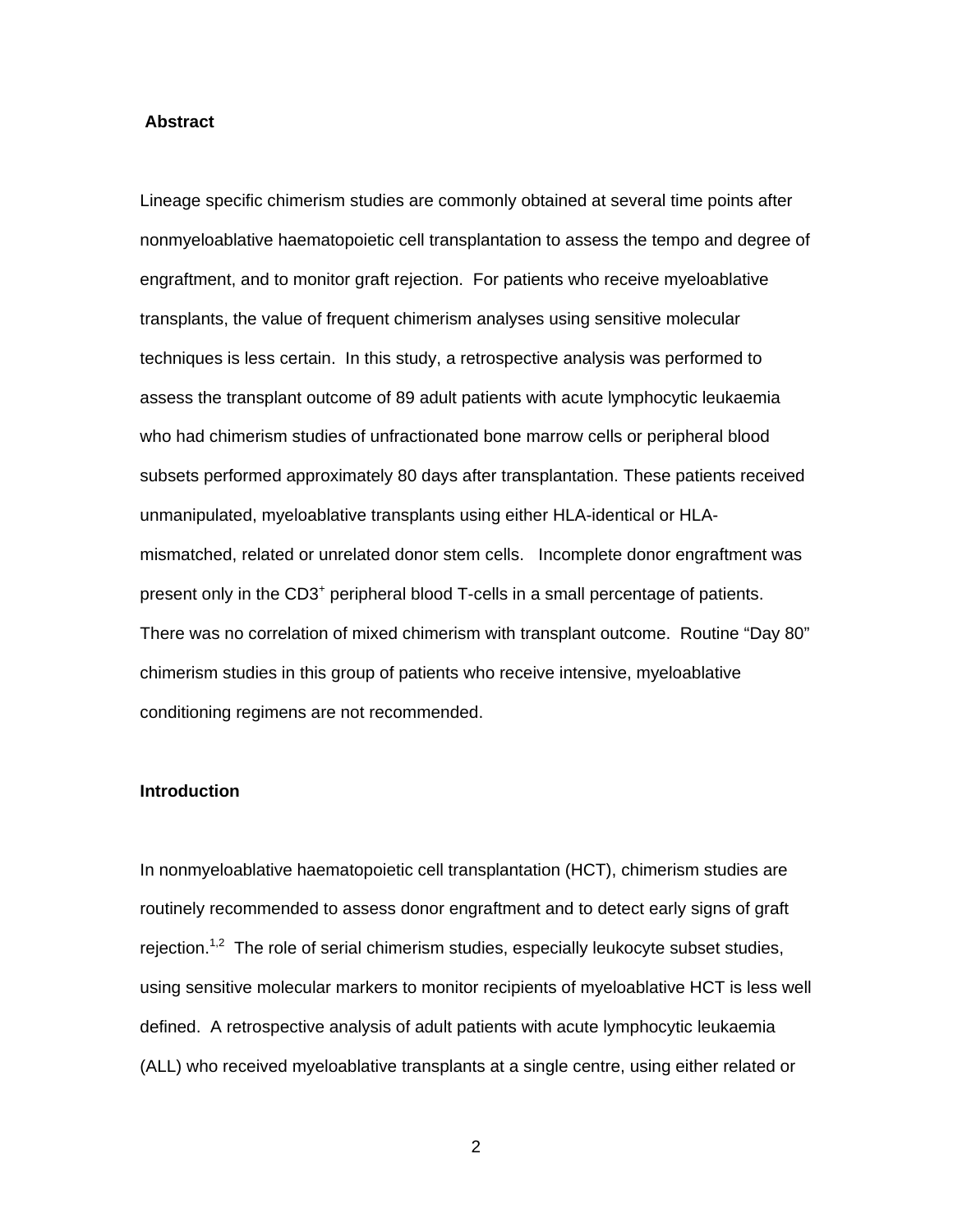unrelated donors, was performed to determine if chimerism studies done approximately 80 days after transplantation were predictive of transplant outcome.

## **Materials and Methods**

Eighty-nine patients with ALL who were transplanted between January 1998 and December 2004 and had chimerism studies performed two to three months after transplantation were included in this study. Informed consent was obtained from all patients, using forms approved by the Institutional Review Board of the Fred Hutchinson Cancer Research Center. Seventy-eight patients had B-cell ALL, 8 had T-cell ALL, and 3 had no phenotyping data. At diagnosis, 30 patients had Philadelphia chromosome positive ALL, 19 had normal cytogenetics, 27 had other clonal cytogenetic abnormalities, and 13 had no cytogenetic analyses available. Median patient age was 33.5 years (range, 18.1 – 55.9 years). Median duration of disease (time from date of diagnosis to date of transplant) was 8.4 months (range,  $2.4 - 216.3$  months). Disease status at the time of transplant was based on marrow morphology: 39 patients were in 1<sup>st</sup> remission, 29 were in  $\geq 2^{nd}$  remission and 21 were in relapse. These patient characteristics are summarized in Table 1.

All patients received a myeloablative conditioning regimen, which included 12.0 – 13.5 Gy total body irradiation (TBI). The source of stem cells was bone marrow (n=34), G-CSF stimulated peripheral blood ( $n=54$ ), or umbilical cord blood ( $n=1$ ). None of the stem cell products were T-cell depleted. Of 34 related donors, 32 were HLA-identical with the recipient and 2 were HLA-mismatched. Of 55 unrelated donors, 37 were HLA-identical with the recipient and 18 were not. HLA typing of patients and related donors included intermediate resolution typing for HLA-A, B, C and DQB1 genes and high-resolution

 $\sim$  3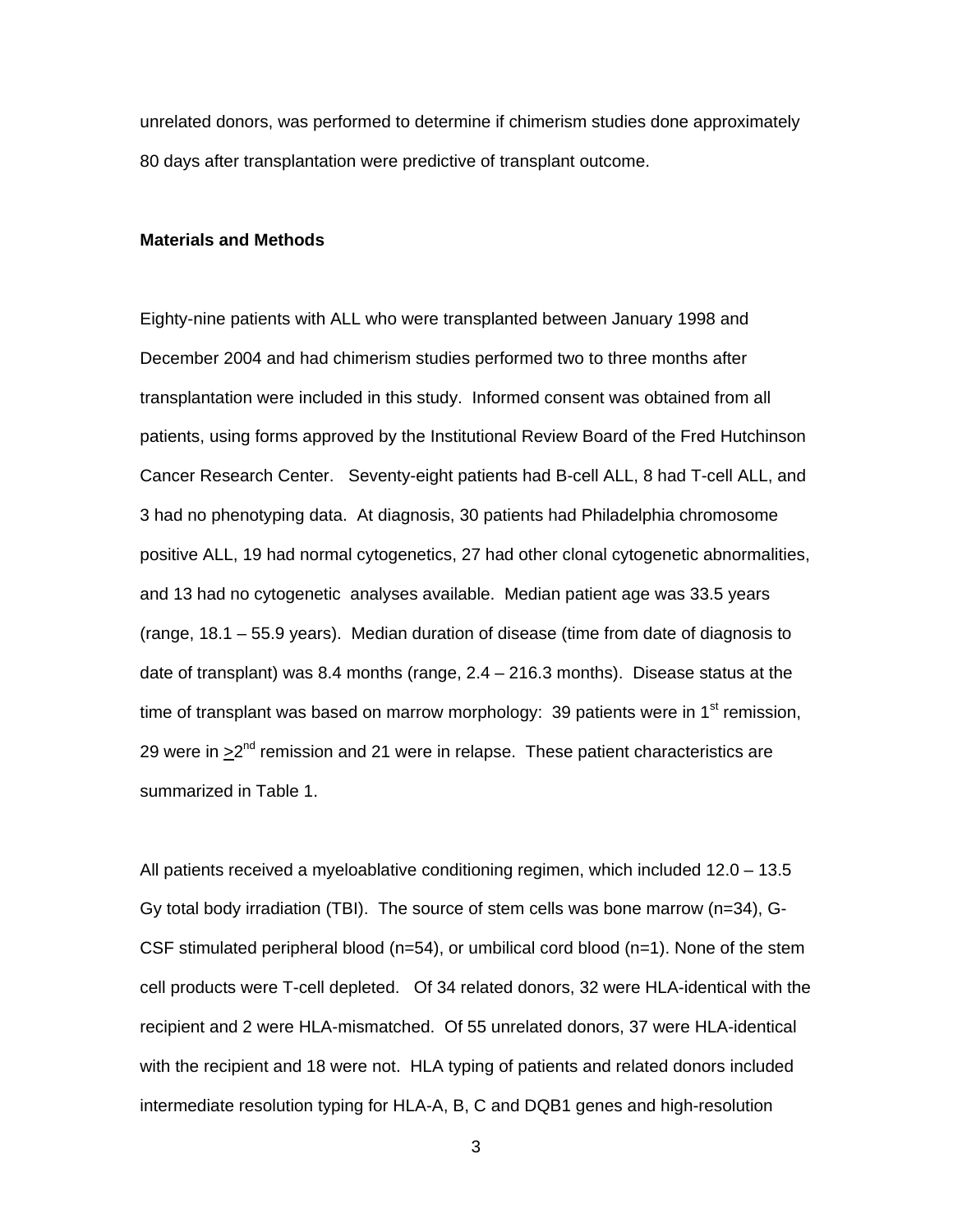HLA-DRB1 typing. HLA typing for patients undergoing an alternative donor search included high resolution typing for HLA-A, B, C and DRB1, and intermediate resolution typing for HLA-DQB1. $^3$  Of the 19 patients who received adult, HLA-mismatched stem cells the degree of mismatching was as follows: a single class I or class II antigen  $(n=12)$ , a single class II allele (n=4) and a single class I plus a single class II allele (n=3). The only cord blood recipient was mismatched with the donor for both HLA-A antigens based on HLA-A, B, and DRB1 typing. Fifty-two of the 89 recipients had donors of the same sex and 37 had opposite-sex donors. Eighty-one of the 89 patients received cyclosporine and methotrexate for graft-vs.-host disease (GVHD) prophylaxis.<sup>4</sup> Details of the conditioning regimens and GVHD prophylaxis are summarized in Table 2.

Donor engraftment was initially assessed, per our standard practice, approximately 28 days after transplantation. Morphologic, conventional and molecular cytogenetic, and flow cytometric studies were performed on unfractionated bone marrow specimens at this time point.

 At a median of 77 days (range, 65 - 113 days) after transplantation, the "Day 28" studies were repeated and chimerism analysis was also performed. Unfractionated bone marrow cells (BM) or peripheral blood (PB) sorted for CD3<sup>+</sup> T-cells and CD33<sup>+</sup> neutrophils were studied at this later time point. Patients who had sex-mismatched donors had chimerism studies done by conventional cytogenetic analysis of metaphase chromosomes or by molecular cytogenetic techniques, i.e., fluorescence *in situ* hybridization (FISH) using X and Y chromosome-specific probes.<sup>5</sup> Patients who had donors of the same sex had chimerism studies done by amplification and analysis of variable number tandem repeat (VNTR) or short tandem repeat (STR) polymorphisms by DNA amplification. $6$  VNTR studies, performed routinely between 1998 and April, 2004, involved amplification of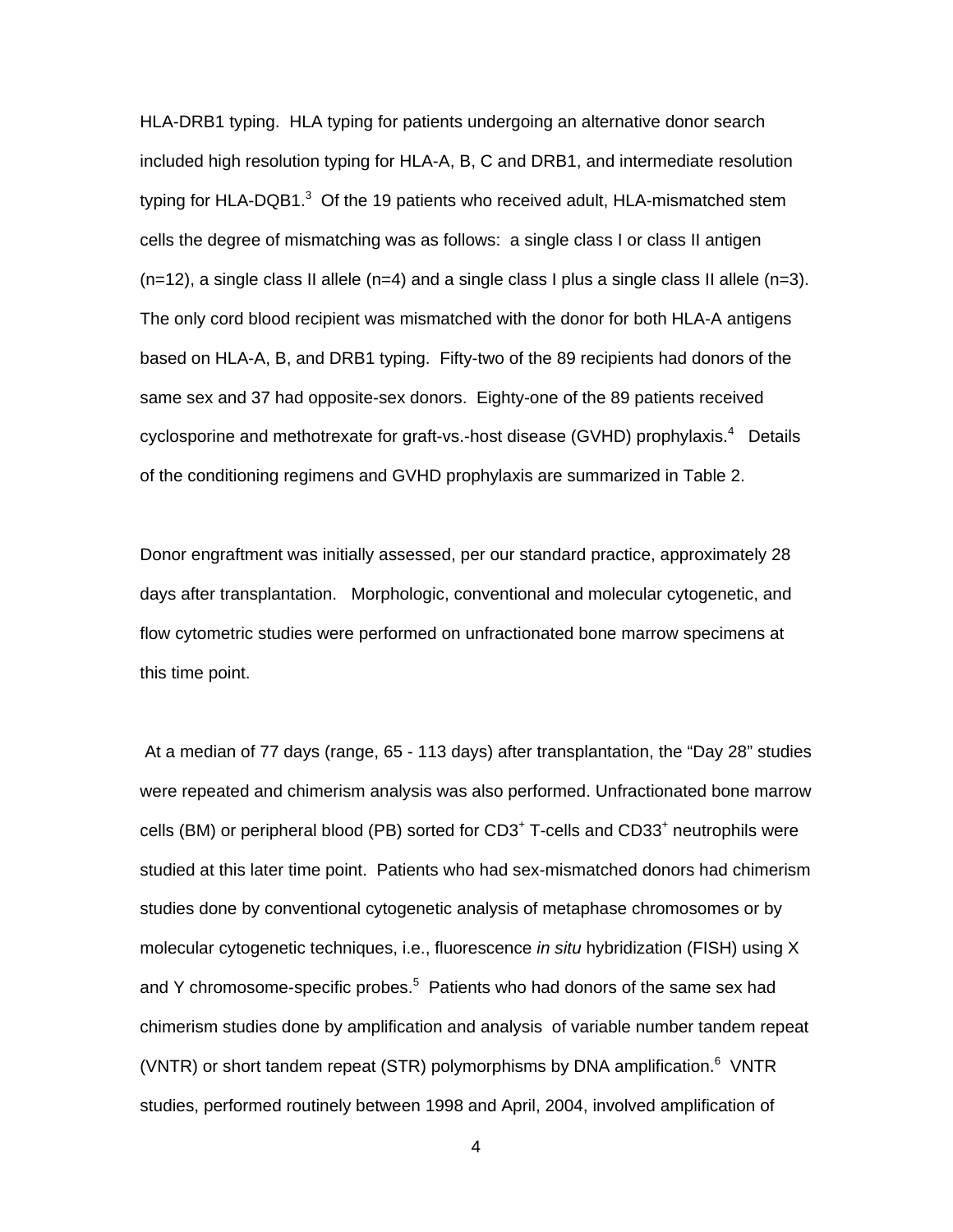individual VNTR loci with analysis on precast polyacrylamide gels with silver staining.<sup>7</sup> As of May 2004, same sex transplant pairs had chimerism studies performed by multiplex amplification of STR loci (PowerPlex 16, Promega, Madison, WI) with analysis by capillary electrophoresis (ABI 3130xl, Applied Biosystems, Foster City, CA). Sensitivity by both methods achieved at least 5% sensitivity as documented by external proficiency challenges.<sup>7,8</sup> Depending on the relative size of the informative VNTR markers, sensitivity was as low as 0.1%, as assessed by internal mixing studies. Sensitivity of STR analysis routinely achieved 0.5% sensitivity as assessed by mixing studies.

Disease-free survival probabilities were estimated using the Kaplan-Meier method. $9$ 

### **Results**

The incidence of acute and chronic GVHD, survival, relapse, and causes of death are summarized in Table 2.

Forty-seven patients had chimerism studies performed on unfractionated BM and 58 patients had studies of fractionated PB samples. (Twenty of the 89 patients had both BM and PB studies.) Only two of the 47 patients who had chimerism studies of BM had <90% donor-derived cells (82.6% and 45%, respectively) at the time of analysis. The patient with the lowest percent donor chimerism was known to be in relapse at the time the chimerism test was done. Both of these patients died <4 months after transplant from relapsed ALL. None of the 58 patients who had PB chimerism studies had <90% donor cells in the CD33<sup>+</sup> neutrophil fraction. There was a wider range in donor CD3<sup>+</sup> Tcell percentages as shown in Figure 1. Eleven of the 58 patients had  $<90\%$  donor CD3<sup>+</sup>

 $\sim$  5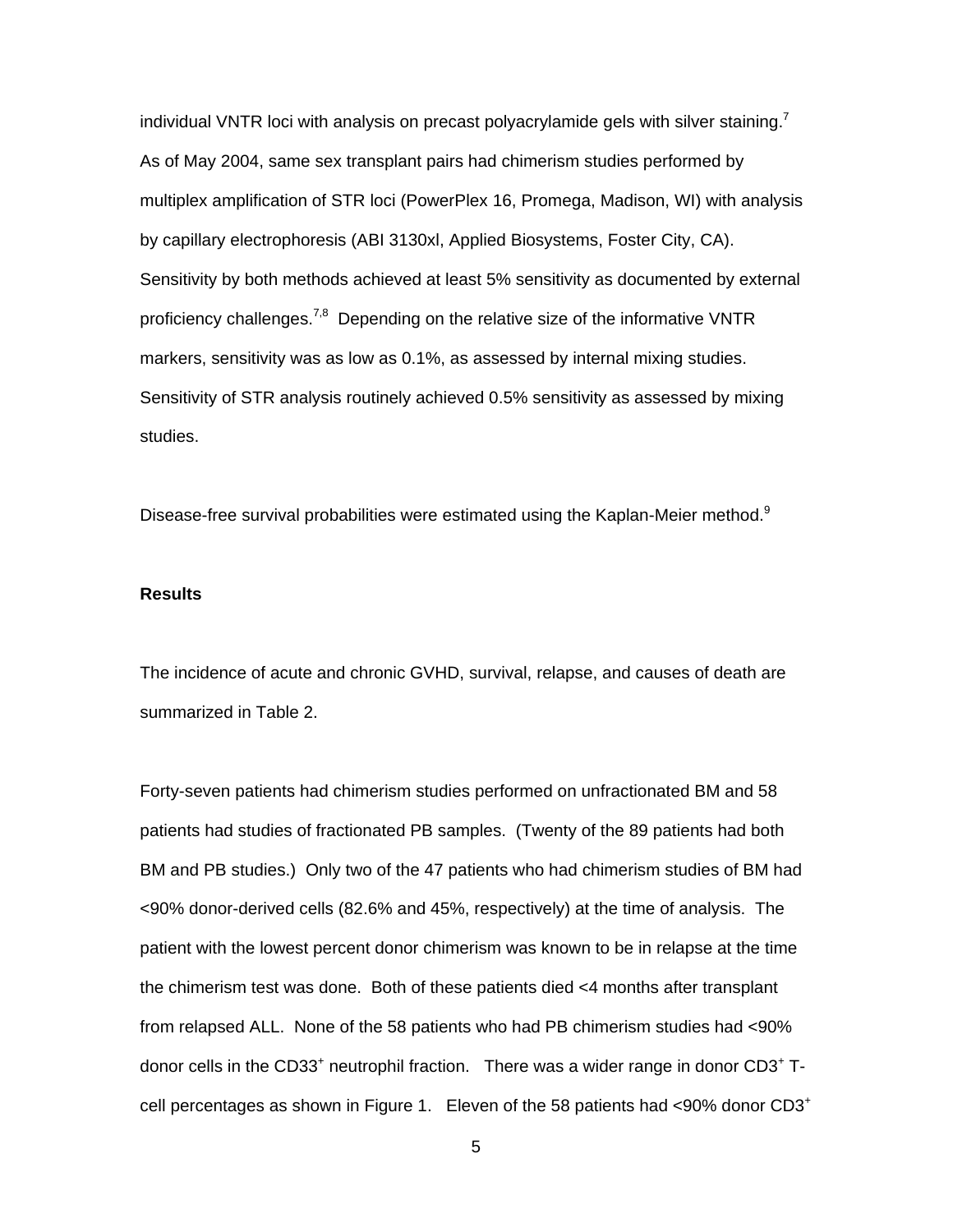T-cells, but none had <20% donor CD3<sup>+</sup> T-cells, a level previously reported to be associated with graft loss.<sup>1</sup> None of the patients in this analysis experienced subsequent graft rejection. The actuarial probability of disease-free survival was not significantly different between the group of patients with <90% donor CD3<sup>+</sup> T-cells and those with  $\geq$ 90% donor CD3<sup>+</sup> T-cells (62% vs. 48% at three years, respectively,  $p = 0.49$ ). Similarly, there was no difference in the probability of relapse at three years between these two groups (38% vs. 40%, respectively).

Of the 58 patients who had PB chimerism studies performed, the percentage of donor CD3<sup>+</sup> T-cells did not correlate with the severity of acute GVHD, but only six of the 58 patients developed mild (grade I) acute GVHD. Similarly, stem cell source (BM versus PB), donor type (related versus unrelated), HLA-matching, and relapse after transplantation did not correlate with the degree of mixed chimerism in PB at the time of evaluation. These observations, however, are based on a small number of patients in each subgroup who had mixed chimerism when tested.

During the time period covered in this analysis, 23 additional adult ALL patients received myeloablative transplants, but did not have chimerism studies performed. Twenty-one patients died early after transplantation (median day of death = day 29, range = 5-66 days). One patient had persistent disease after a syngeneic transplant and died on day 204 after receiving a second transplant from an unrelated donor. Two of the 23 patients relapsed, on days 19 and 47, with the relapse diagnosed by morphology of the peripheral smear or marrow, respectively. None of the 22 patients had evidence of graft failure prior to death. Only one of these 23 patients survived at least 80 days; this patient is alive in remission >7 years after HCT.

 $\sim$  6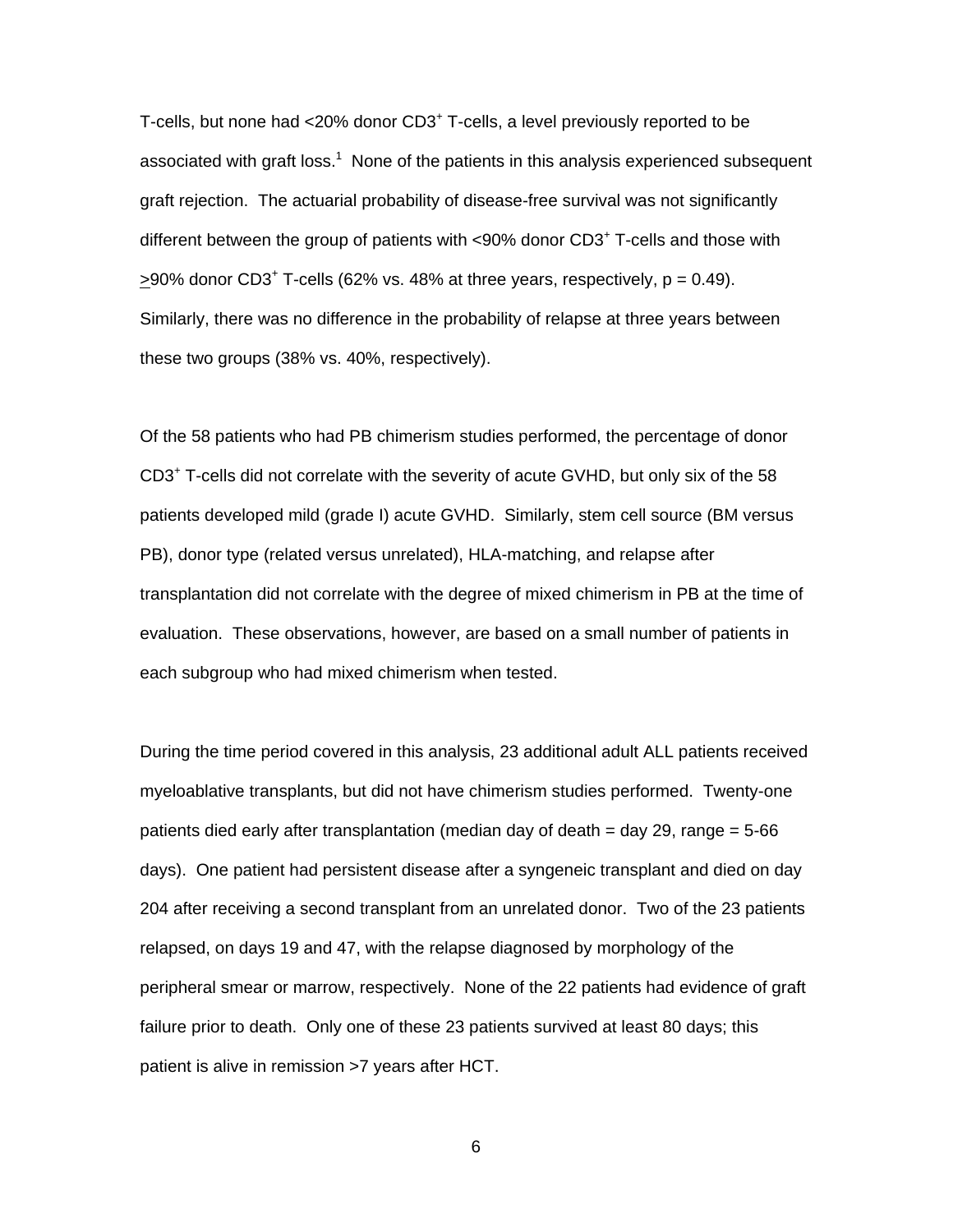#### **Discussion**

In patients undergoing nonmyeloablative or reduced-intensity HCT, chimerism analyses provide useful information regarding graft rejection and minimal residual disease.<sup>2,8</sup> Serial, quantitative chimerism studies have been recommended for children with ALL after allogeneic HCT to identify those patients at high risk of relapse.<sup>10</sup> In general, analysis of PB cells is more useful than BM cells because lineage-specific chimerism can be determined.<sup>1</sup> Before the advent of FISH and PCR-based studies, the degree of donor engraftment was assessed by conventional karyotype analyses for sexmismatched donor-recipient pairs, red blood cell phenotyping, or immunoglobulin isotypes.<sup>11</sup> All of these techniques were associated with low sensitivity. FISH analysis of sex chromosomes is more quantitative than conventional cytogenetics, while PCRbased methodology (with VNTR or STR analyses) is not only a more sensitive technique, but also permits analysis of very small numbers of cells. The sensitivity of VNTR and STR analyses by PCR methods is estimated at  $1 - 5$ %, but may be as low as 0.1% depending on the informative markers and the strength of amplification.<sup>6,7</sup> The laboratory fees at this Center for one chimerism study using FISH or PCR-based technology range from \$600 (without cell subset isolation) to \$850 (with cell subset isolation by flow cytometry).

The patient population in this retrospective analysis was fairly homogeneous, with all patients having a diagnosis of ALL, being >18 years of age and receiving myeloablative, TBI-based conditioning regimens followed by infusion of allogeneic, unmanipulated stem cells. GVHD prophylaxis was standardized with 91% of patients receiving cyclosporine and methotrexate. Twenty-four percent of patients were in relapse at the time of transplantation, a factor which previously has been shown to be associated with a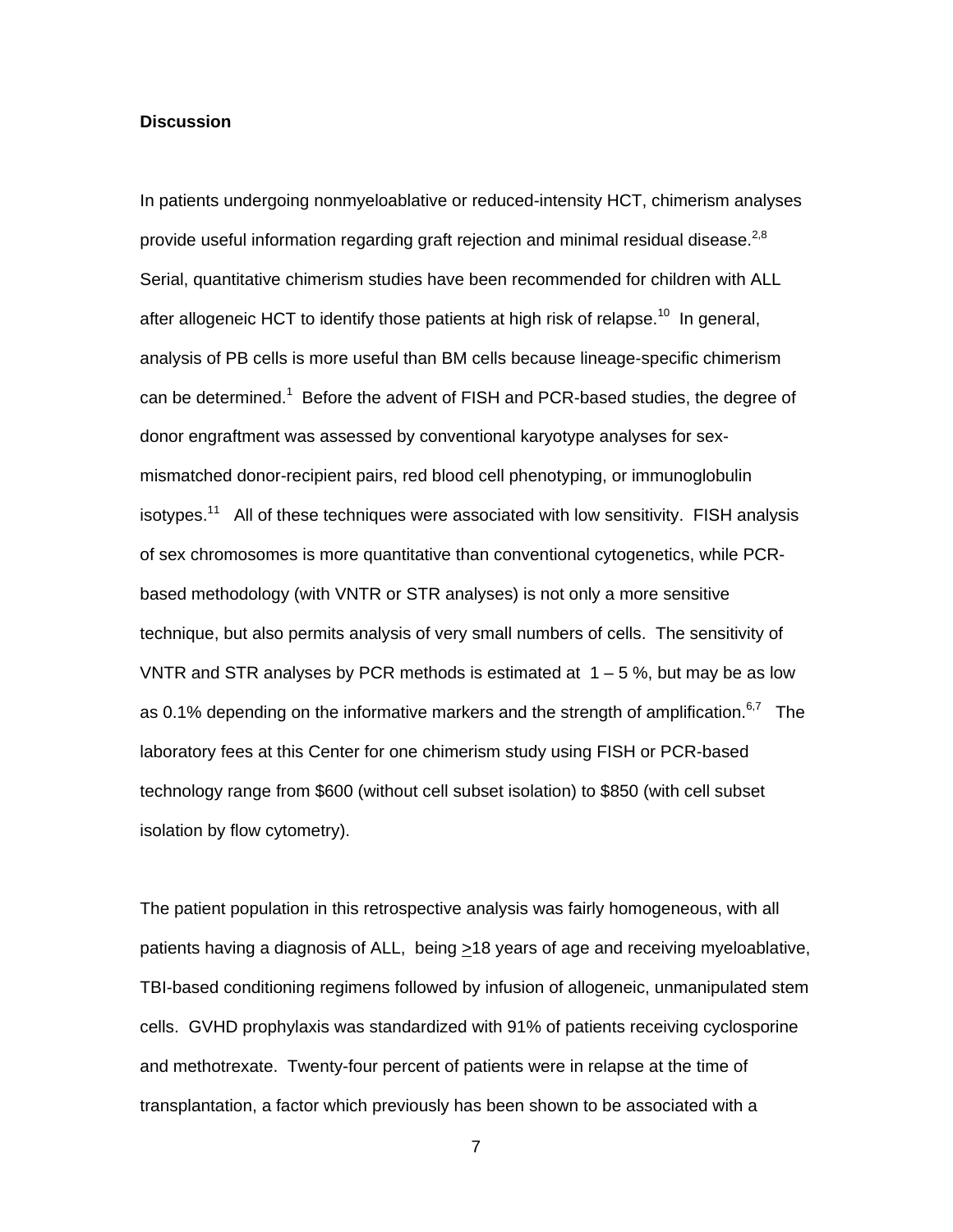significantly increased risk of post-transplant relapse.<sup>12</sup> Two to three months after transplant a low frequency of incomplete donor chimerism was found. In addition, lineage-specific (CD3<sup>+</sup> and CD33<sup>+</sup>) peripheral blood chimerism studies were not predictive of transplant outcome, leading to the recommendation that these studies not be routinely obtained in this patient population. This conclusion is in agreement with the recommendations for assessment of chimerism following myeloablative HCT for haematologic malignancies by the IBMTR/ABMTR.<sup>1</sup>

In contrast, frequent PB chimerism studies have been recommended for children with ALL undergoing allogeneic transplantation to detect increasing mixed chimerism, allowing for early intervention with immunomodulatory therapy.<sup>10</sup> The patient group in this study was more heterogeneous, with results grouped from several transplant centres. Fifteen percent (25/163) of patients received chemotherapy-only preparative regimens and 41% (67/163) received T-cell depleted grafts. Only one of the 163 patients was in relapse at the time of transplant.

The disparate conclusions about the role and timing of chimerism studies in the pediatric ALL study compared to our study illustrate the importance of defining the specific patient populations for whom chimerism studies are useful in monitoring transplant outcome. The value of chimerism studies for other subgroups of patients, including those who undergo myeloablative HCT using chemotherapy-only preparative regimens, patients who receive T-cell depleted grafts, and patients who have greater degrees of HLA disparity with their donors, e.g., haplo-identical transplant recipients, remains to be determined.

entities and the state of the state of the state of the state of the state of the state of the state of the st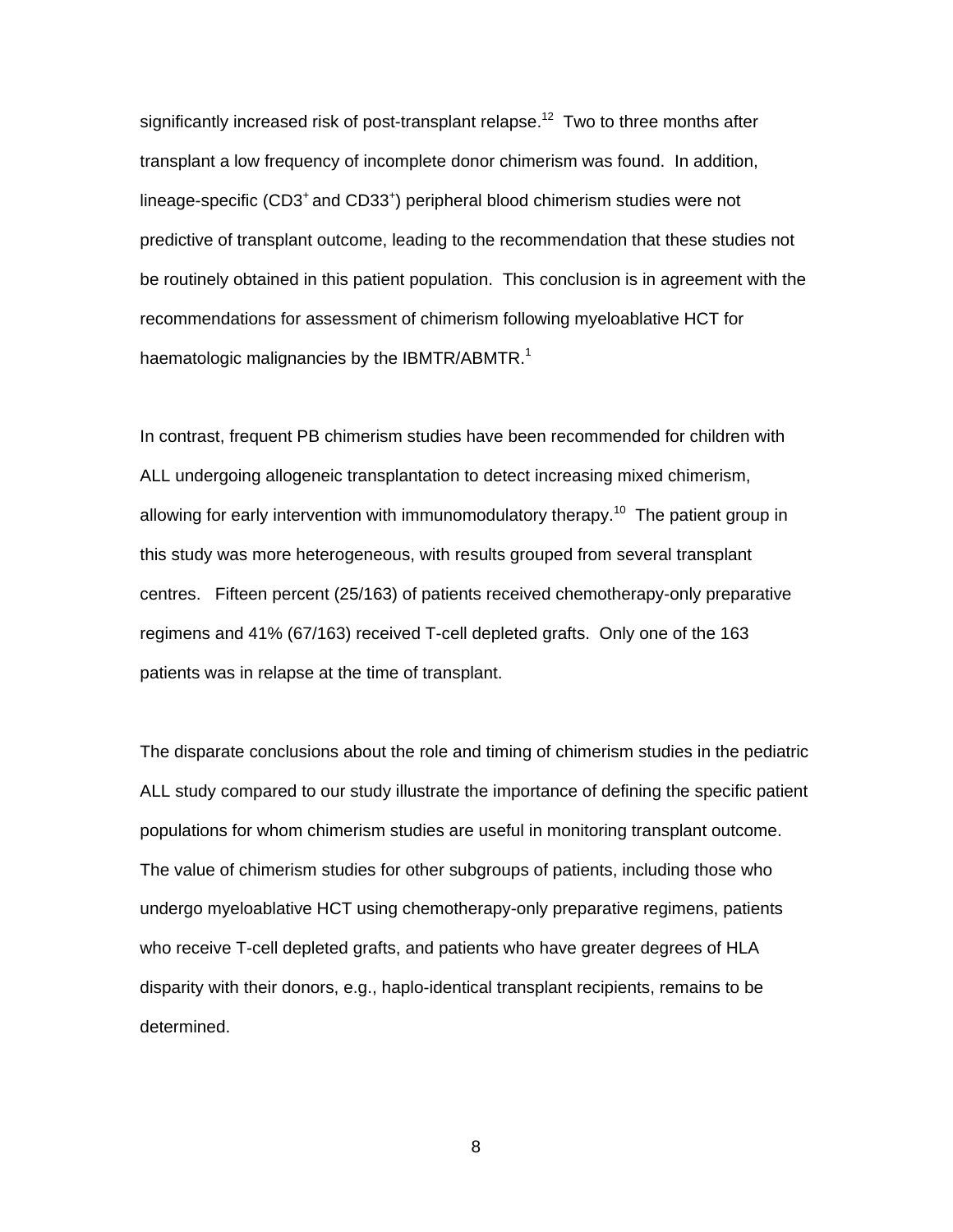#### **References**

- 1. Antin JH, Childs R, Filipovich AH, Giralt S, Mackinnon S, Spitzer T, et al. Establishment of complete and mixed donor chimerism after allogeneic lymphohematopoietic transplantation: recommendations from a workshop at the 2001 Tandem Meetings (Review). *Biol Blood Marrow Transplant* 2001; **7**: 473- 485.
- 2. Baron F, Sandmaier BM. Chimerism and outcomes after allogeneic hematopoietic cell transplantation following nonmyeloablative conditioning (Review). *Leukemia* 2006; **20**: 1690-1700.
- 3. Petersdorf EW, Gooley TA, Anasetti C, Martin PJ, Smith AG, Mickelson EM, et al. Optimizing outcome after unrelated marrow transplantation by comprehensive matching of HLA class I and II alleles in the donor and recipient . *Blood* 1998; **92**: 3515-3520.
- 4. Storb R, Deeg HJ, Pepe M, Appelbaum FR, Anasetti C, Beatty P, et al. Methotrexate and cyclosporine versus cyclosporine alone for prophylaxis of graftversus-host disease in patients given HLA-identical marrow grafts for leukemia: Long-term follow-up of a controlled trial. *Blood* 1989; **73**: 1729-1734.
- 5. Dewald GW, Schad CR, Christensen ER, Law ME, Zinsmeister AR, Stalboerger PG, et al. Fluorescence in situ hybridization with X and Y chromosome probes for cytogenetic studies on bone marrow cells after opposite sex transplantation. *Bone Marrow Transplant* 1993; **12**: 149-154.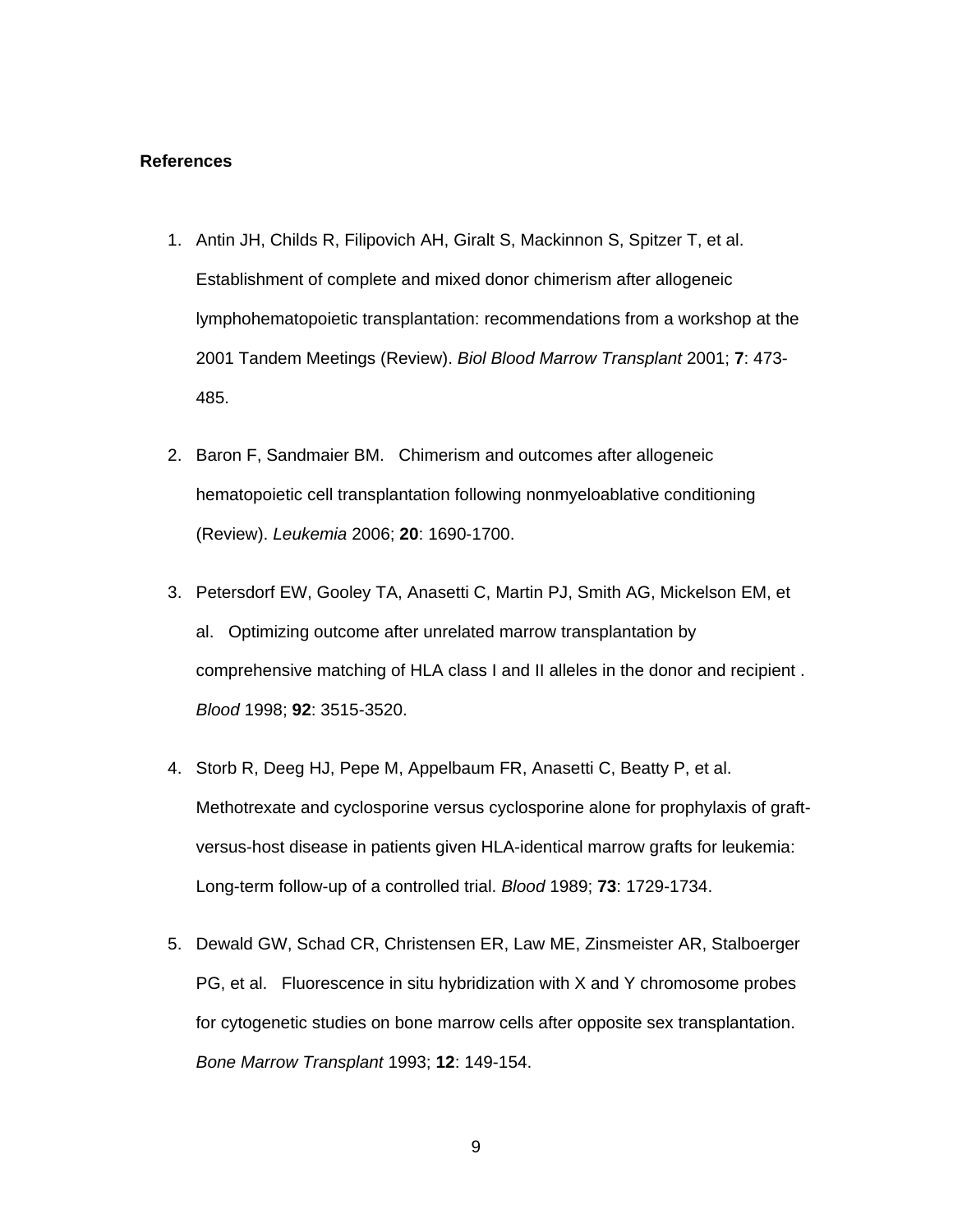- 6. Scharf SJ, Smith AG, Hansen JA, McFarland C, Erlich HA. Quantitative determination of bone marrow transplant engraftment using fluorescent polymerase chain reaction primers for human identity markers. *Blood* 1995; **85**: 1954-1963.
- 7. Smith AG, Martin PJ. Analysis of amplified variable number tandem repeat loci for evaluation of engraftment after hematopoietic stem cell transplantation. *Rev Immunogenet* 1999; **1**: 255-264.
- 8. Thiede C, Bornhauser M, Oelschlagel U, Brendel C , Leo R, Daxberger H, et al. Sequential monitoring of chimerism and detection of minimal residual disease after allogeneic blood stem cell transplantation (BSCT) using multiplex PCR amplification of short tandem repeat-markers. *Leukemia* 2001; **15**: 293-302.
- 9. Kaplan EL, Meier P. Nonparametric estimation from incomplete observations. *J Am Stat Assoc* 1958; **53**: 457-481.
- 10. Bader P, Kreyenberg H, Hoelle W, Dueckers G, Handgretinger R, Lang P, et al. Increasing mixed chimerism is an important prognostic factor for unfavorable outcome in children with acute lymphoblastic leukemia after allogeneic stem-cell transplantation: possible role for pre-emptive immunotherapy? *J Clin Oncol* 2004; **22**: 1696-1705.
- 11. Bryant E, Martin PJ. Documentation of engraftment and characterization of chimerism following hematopoietic cell transplantation. In: Blume KG, Forman SJ, Appelbaum FR (eds). *Thomas' Hematopoietic Cell Transplantation*. Blackwell Publishing Ltd.: Oxford, UK, 2004, p. 234-243.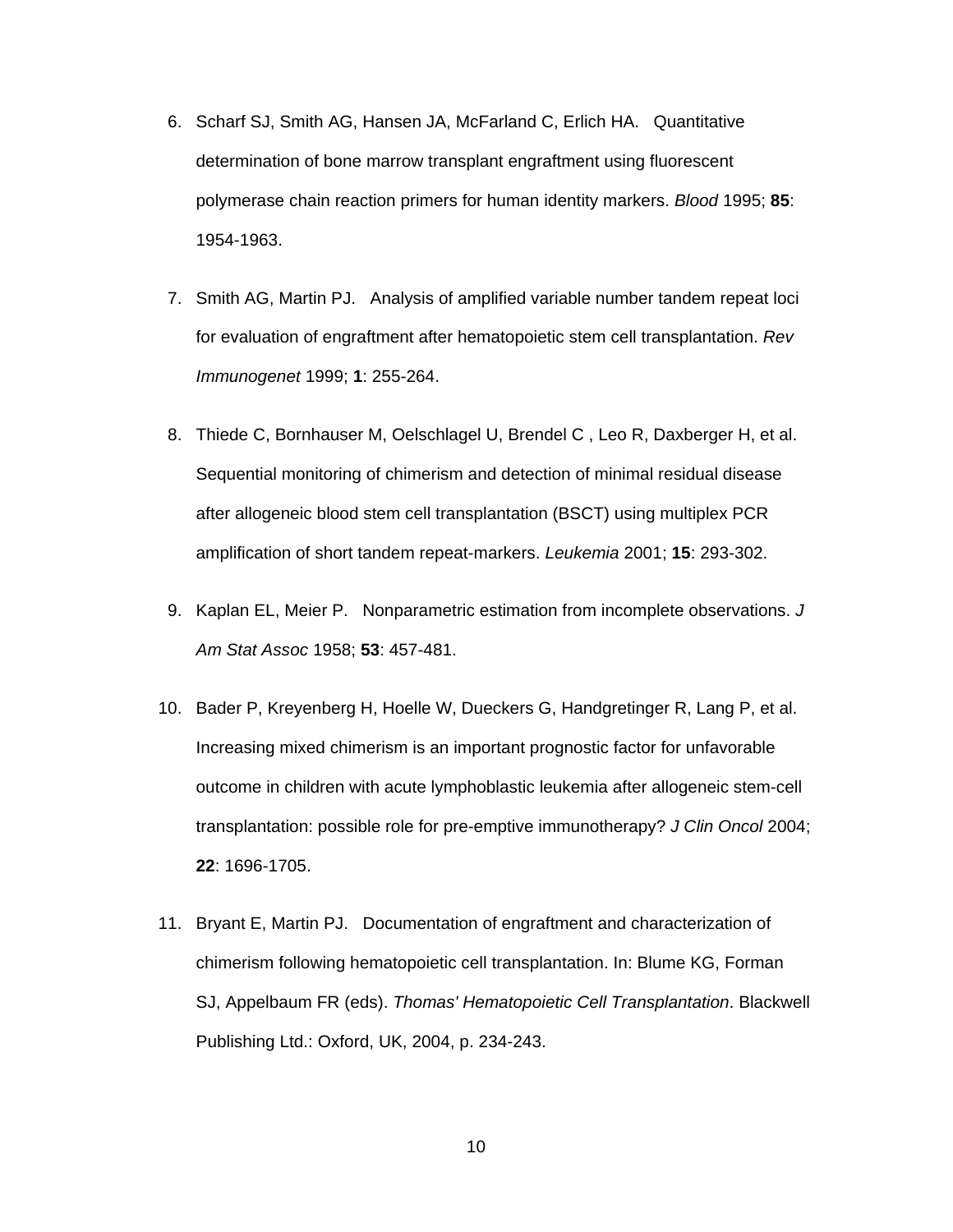12. Doney K, Hägglund H, Leisenring W, Chauncey T, Appelbaum FR, Storb R. Predictive factors for outcome of allogeneic hematopoietic cell transplantation for adult acute lymphoblastic leukemia. *Biol Blood Marrow Transplant* 2003; **9**: 472- 481.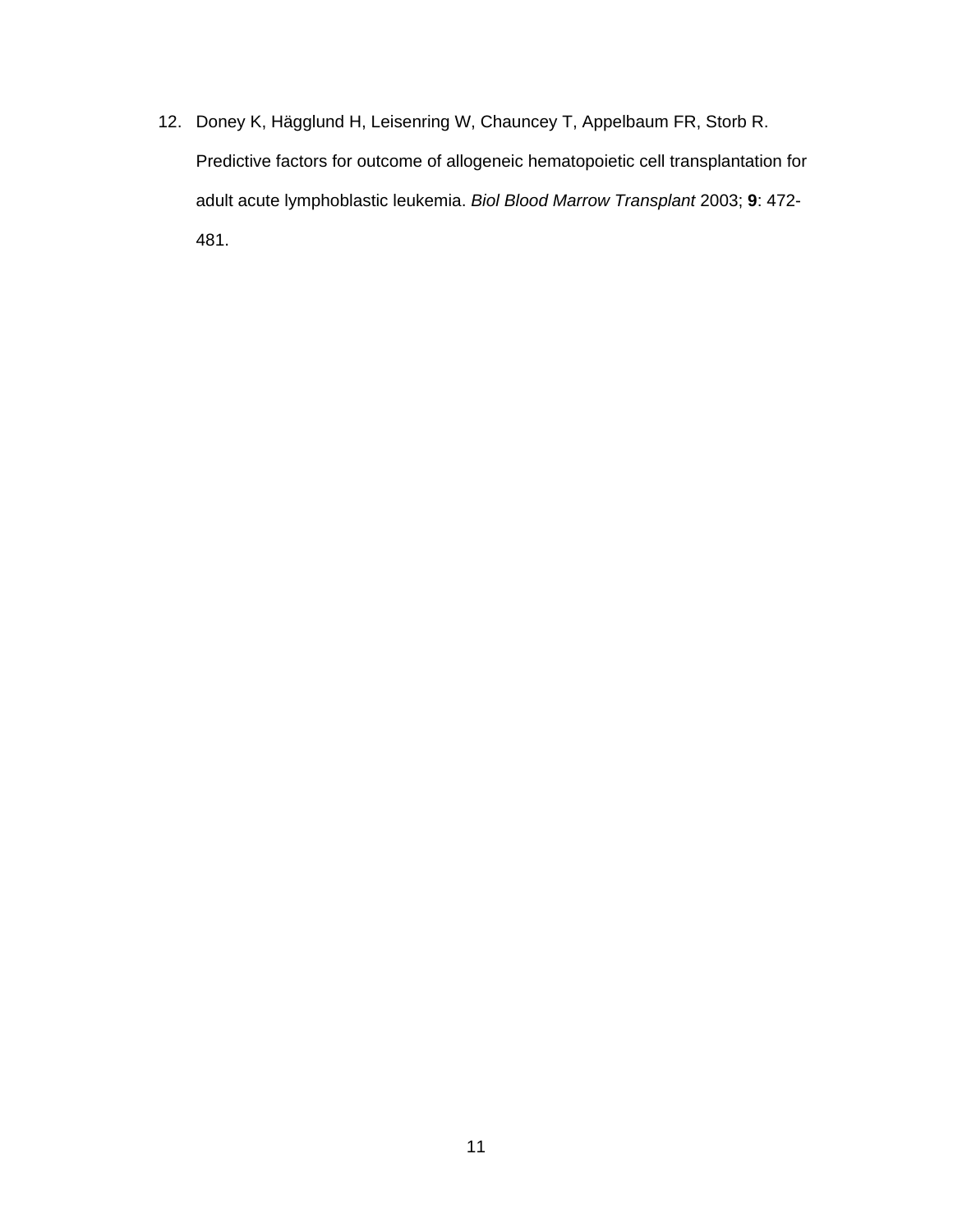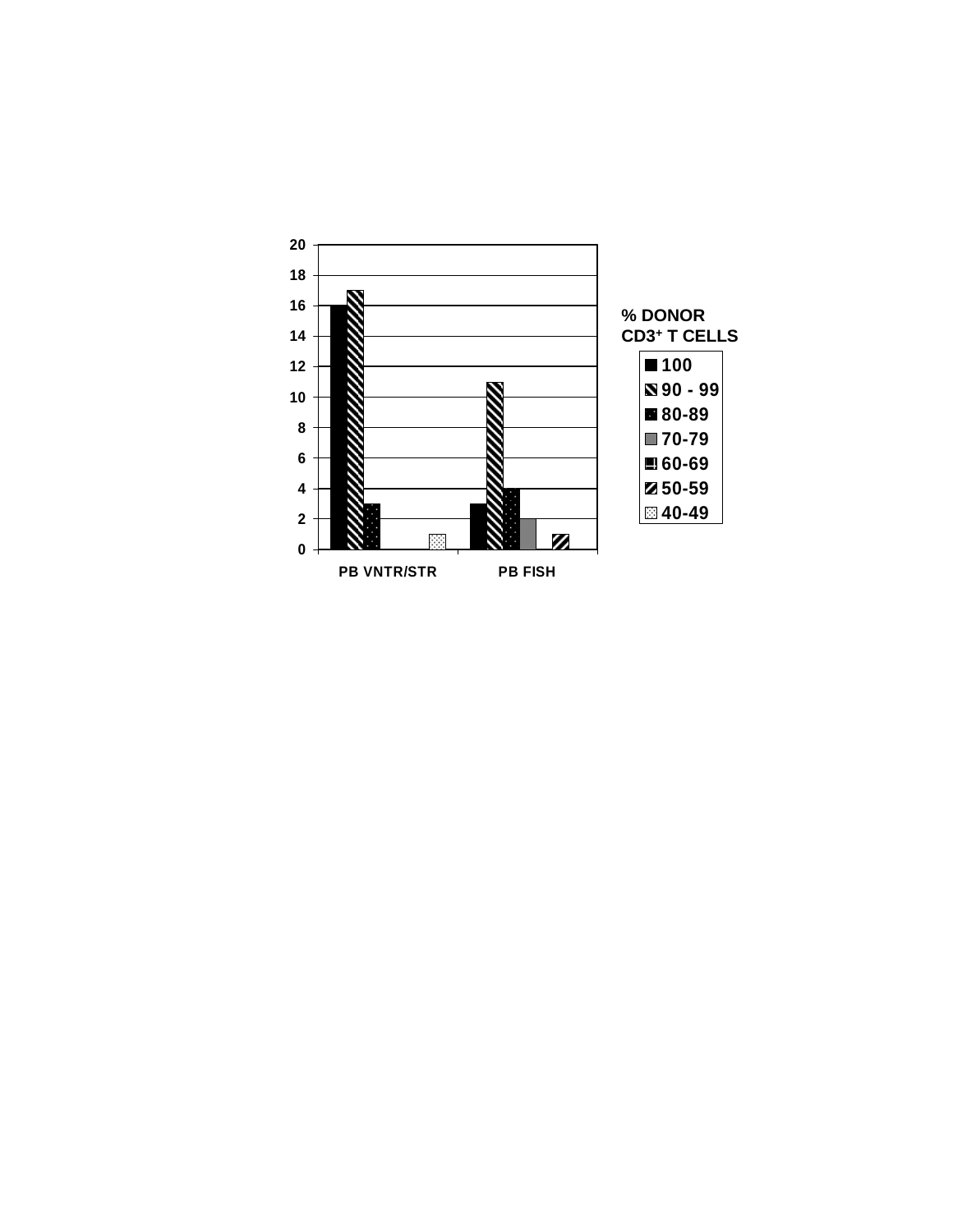Figure 1 Variation in percentage of donor-derived CD3<sup>+</sup> peripheral blood T-cells, based on VNTR or STR polymorphisms, or sex chromosome analysis by FISH.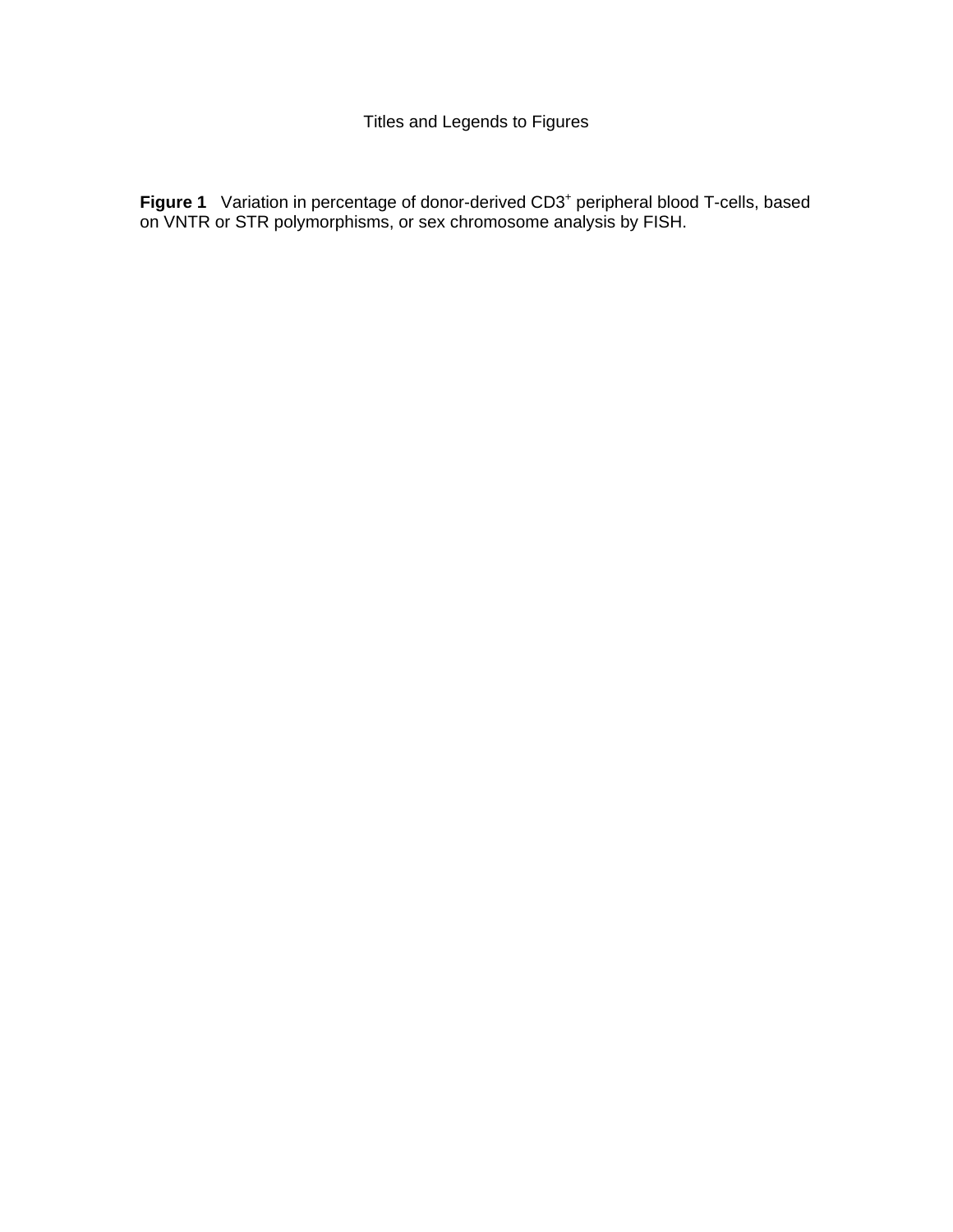| Parameter                                                                                                    | Number <sup>1</sup>  |
|--------------------------------------------------------------------------------------------------------------|----------------------|
| No. of patients                                                                                              | 89                   |
| ALL phenotype<br><b>B</b> cell<br>T cell<br>Unknown                                                          | 78<br>8<br>3         |
| Cytogenetics<br>Normal<br>$Ph^{+2}$<br>Other clonal abnormalities <sup>3</sup><br>No data                    | 19<br>30<br>27<br>13 |
| Patient age, yrs<br>Median (range)                                                                           | 33.5 (18.1-55.9)     |
| Disease duration, mos <sup>4</sup><br>Median (range)                                                         | $8.4(2.4-216.3)$     |
| Pretransplant disease status <sup>5</sup><br>1 <sup>st</sup> remission<br>$\geq 2^{nd}$ remission<br>Relapse | 39<br>29<br>21       |

# **Table 1** Patient Characteristics

<sup>1</sup>Number of patients, unless otherwise specified

 $2Ph<sup>+</sup>$  includes patients with a t(9;22) only or t(9;22) plus additional clonal

abnormalities

 <sup>3</sup> <sup>3</sup>Includes unfavourable risk groups  $t(4;11)$ , n=4; monosomy 7, n=1;

trisomy 8, n=2. There were no patients with  $t(8;14)$  or  $t(1;19)$ .

Hyperdiploidy was present in 9 of these 27 patients.

<sup>4</sup>Time from diagnosis of ALL to date of transplant

<sup>5</sup>Defined by marrow morphology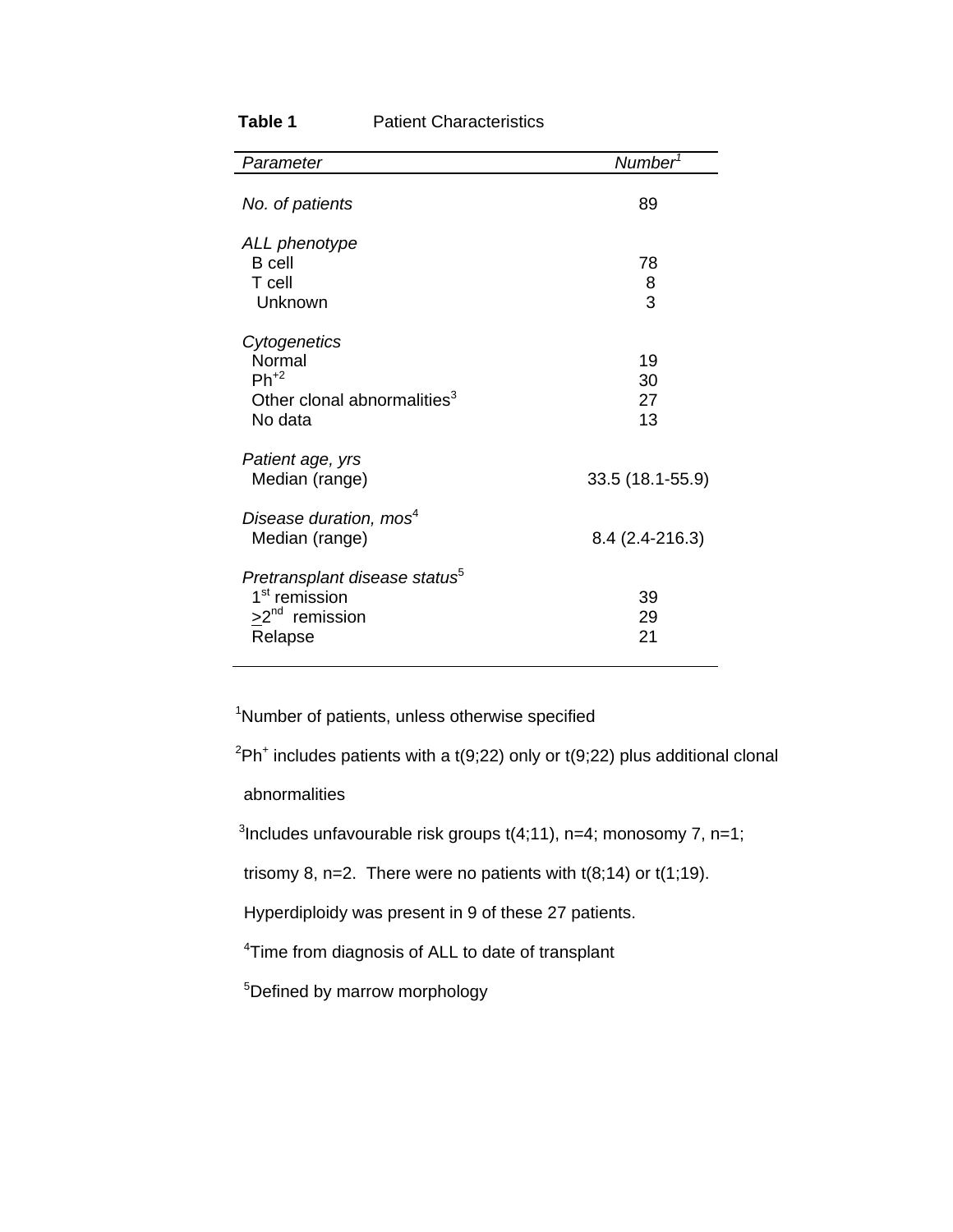| Parameter                                                                                                               | Number <sup>7</sup>                                           |
|-------------------------------------------------------------------------------------------------------------------------|---------------------------------------------------------------|
| Preparative regimen<br>CY, 12.0 Gy TBI                                                                                  | 51                                                            |
| CY, 13.2 Gy TBI<br>VP-16, 12-13.2 Gy TBI<br>Other                                                                       | 33<br>4<br>1                                                  |
| Donor/recipient HLA compatibility<br>Related/matched<br>Related/mismatched<br>Unrelated/matched<br>Unrelated/mismatched | 32<br>2<br>37<br>18                                           |
| Donor/recipient gender<br>M/M<br>M/F<br>F/F<br>F/M                                                                      | 34<br>15<br>18<br>22                                          |
| Stem cell source<br>Bone marrow<br>Peripheral blood<br>Umbilical cord blood                                             | 34<br>54<br>1                                                 |
| GVHD prophylaxis<br>CSP + MTX<br>CSP + MMF<br>Sirolimus + tacrolimus + MTX<br>Tacrolimus, MMF<br>Other                  | 81<br>3<br>$\overline{c}$<br>$\overline{2}$<br>$\overline{1}$ |
| <b>Acute GVHD</b><br>Grades $0 - I$<br>Grades II - IV                                                                   | 12<br>77                                                      |
| Day onset acute GVHD (grades I-IV)<br>Median (range)                                                                    | $19(6 - 97)$                                                  |
| Chronic extensive GVHD                                                                                                  | 58                                                            |
| Day onset chronic GVHD<br>Median (range)                                                                                | $139(85 - 874)$                                               |
| Graft rejection                                                                                                         | 0                                                             |
| Day of relapse $(n=41)$<br>Median (range)                                                                               | $231(75 - 1397)$                                              |

# **Table 2** Transplant regimens and outcome data